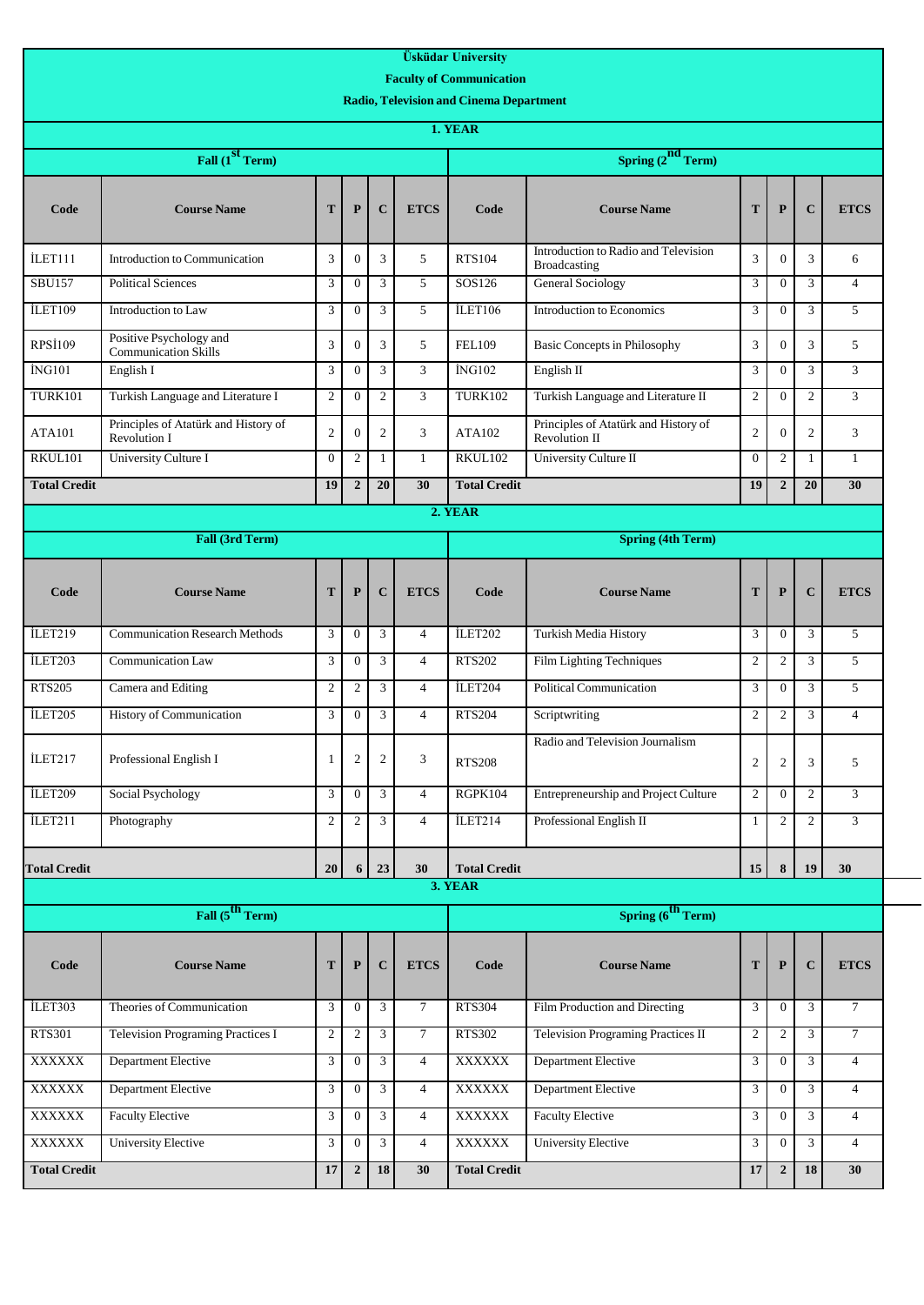|                             | 4. YEAR                                        |                |                         |                |                |                     |                                                     |                             |                         |                |                |  |
|-----------------------------|------------------------------------------------|----------------|-------------------------|----------------|----------------|---------------------|-----------------------------------------------------|-----------------------------|-------------------------|----------------|----------------|--|
| Fall $(7^{\text{th}}$ Term) |                                                |                |                         |                |                |                     | Spring $(8^{\text{th}}$ Term)                       |                             |                         |                |                |  |
| Code                        | <b>Course Name</b>                             | T              | $\mathbf{P}$            | $\mathbf C$    | <b>ETCS</b>    | Code                | <b>Course Name</b>                                  | T                           | $\mathbf{P}$            | $\mathbf C$    | <b>ETCS</b>    |  |
| <b>RTS491</b>               | <b>Graduation Project I</b>                    | 1              | $\overline{4}$          | 3              | 10             | <b>RTS492</b>       | <b>Graduation Project II</b>                        | 1                           | $\overline{4}$          | 3              | 10             |  |
| İLET <sub>401</sub>         | <b>Communication and Ethics</b>                | 3              | $\mathbf{0}$            | 3              | $\overline{4}$ | <b>RTS406</b>       | <b>INTERNSHIP</b>                                   | $\overline{0}$              | $\mathbf{0}$            | $\mathbf{0}$   | 5              |  |
| <b>XXXXXX</b>               | Department Elective                            | 3              | $\overline{0}$          | 3              | $\overline{4}$ | <b>ISG490</b>       | Occupational Health and Safety in<br>Communications | 1                           | $\overline{2}$          | $\mathfrak{2}$ | 3              |  |
| <b>XXXXXX</b>               | Department Elective                            | 3              | $\boldsymbol{0}$        | 3              | $\overline{4}$ | <b>XXXXXX</b>       | <b>Department Elective</b>                          | 3                           | $\mathbf{0}$            | 3              | $\overline{4}$ |  |
| <b>XXXXXX</b>               | <b>Faculty Elective</b>                        | 3              | $\overline{0}$          | 3              | $\overline{4}$ | <b>XXXXXX</b>       | <b>Department Elective</b>                          | 3                           | $\overline{0}$          | 3              | $\overline{4}$ |  |
| <b>XXXXXX</b>               | <b>Faculty Elective</b>                        | 3              | $\boldsymbol{0}$        | 3              | $\overline{4}$ | <b>XXXXXX</b>       | <b>Faculty Elective</b>                             | 3                           | $\mathbf{0}$            | 3              | $\overline{4}$ |  |
| <b>Total Credit</b>         |                                                | 16             | $\overline{\mathbf{4}}$ | 18             | 30             | <b>Total Credit</b> |                                                     | 12                          | $\overline{\mathbf{4}}$ | 14             | 30             |  |
|                             |                                                |                |                         |                |                | <b>ELECTIVES</b>    |                                                     |                             |                         |                |                |  |
| Code                        | <b>Course Name</b>                             | T              | $\mathbf{P}$            | $\mathbf C$    | <b>ETCS</b>    | Code                | <b>Course Name</b>                                  | T                           | ${\bf P}$               | $\mathbf C$    | <b>ETCS</b>    |  |
| <b>RTS351</b>               | Short Film Production and Directing            | 2              | $\mathfrak{2}$          | 3              | $\overline{4}$ | <b>RTS451</b>       | <b>Advanced Photographic Practices</b>              | $\overline{2}$              | $\overline{c}$          | 3              | $\overline{4}$ |  |
| <b>RTS352</b>               | Camera Movement Practices                      | 2              | $\mathfrak{2}$          | 3              | $\overline{4}$ | <b>RTS452</b>       | <b>Television Narratives</b>                        | $\overline{3}$              | $\boldsymbol{0}$        | 3              | $\overline{4}$ |  |
| <b>RTS353</b>               | Radio - Television Journalism Practices        | $\overline{2}$ | $\overline{2}$          | 3              | $\overline{4}$ | <b>RTS453</b>       | New Approaches on Television<br>Broadcasting        | $\overline{3}$              | $\Omega$                | 3              | $\overline{4}$ |  |
| <b>RTS354</b>               | Digital Broadcasting Theories and<br>Practices | $\overline{2}$ | $\mathfrak{2}$          | 3              | $\overline{4}$ | <b>RTS454</b>       | Film Analysis                                       | $\overline{2}$              | $\boldsymbol{2}$        | 3              | $\overline{4}$ |  |
| <b>RTS355</b>               | Sociology of News                              | 3              | $\theta$                | 3              | $\overline{4}$ | <b>RTS455</b>       | <b>Digital Radio Broadcasting</b>                   | $\overline{2}$              | $\overline{c}$          | 3              | $\overline{4}$ |  |
| <b>RTS356</b>               | Semiology                                      | $\mathfrak{Z}$ | $\theta$                | 3              | $\overline{4}$ | <b>RTS456</b>       | Film Industry                                       | $\mathfrak{Z}$              | $\overline{0}$          | 3              | $\overline{4}$ |  |
| <b>RTS357</b>               | Cinema and Gender                              | $\mathfrak{Z}$ | $\theta$                | 3              | $\overline{4}$ | <b>RTS457</b>       | Genres of Cinema                                    | $\mathfrak{Z}$              | $\overline{0}$          | 3              | $\overline{4}$ |  |
| <b>RTS358</b>               | Radio Broadcasting                             | 2              | $\overline{c}$          | 3              | $\overline{4}$ | <b>RTS458</b>       | Documentary Cinema                                  | $\overline{3}$              | $\boldsymbol{0}$        | 3              | $\overline{4}$ |  |
| <b>RTS359</b>               | <b>Television Culture</b>                      | 3              | $\Omega$                | 3              | 4              | <b>RTS459</b>       | Theories and Practices of Documentary<br>Cinema     | $\overline{2}$              | $\overline{c}$          | 3              | $\overline{4}$ |  |
| <b>RTS360</b>               | Drama Culture and Industry                     | 3              | $\Omega$                | 3              | 4              | <b>RTS460</b>       | <b>Stage Techniques</b>                             | $\overline{\mathbf{3}}$     | $\boldsymbol{0}$        | 3              | $\overline{4}$ |  |
| <b>RTS361</b>               | Cinema History                                 | 3              | $\mathbf{0}$            | 3              | 4              | <b>RTS461</b>       | Broadcasting and Diction Techniques                 | $\mathfrak{Z}$              | $\mathbf{0}$            | 3              | 4              |  |
| RTS362                      | Rhetoric                                       | 3              | $\theta$                | 3              | $\overline{4}$ | <b>RTS462</b>       | <b>Film Theories</b>                                | $\mathfrak{Z}$              | $\overline{0}$          | 3              | $\overline{4}$ |  |
| <b>RTS363</b>               | Drama and Acting                               | $\mathfrak{Z}$ | $\overline{0}$          | 3              | $\overline{4}$ | <b>RTS463</b>       | Film and Culture Industry                           | $\mathfrak{Z}$              | $\boldsymbol{0}$        | 3              | 4              |  |
| <b>RTS364</b>               | Cinematography                                 | 3              | $\mathbf{0}$            | 3              | $\overline{4}$ | <b>RTS464</b>       | Television and Propaganda                           | $\overline{\mathbf{3}}$     | $\boldsymbol{0}$        | 3              | 4              |  |
| <b>RTS365</b>               | Film Production, Distribution and<br>Screening | 3              | $\boldsymbol{0}$        | 3              | 4              | <b>RTS465</b>       | <b>Experimental Film</b>                            | $\overline{2}$              | 2                       | 3              | $\overline{4}$ |  |
| <b>RTS366</b>               | Turkish Cinema                                 | 3              | $\boldsymbol{0}$        | 3              | $\overline{4}$ | <b>RTS466</b>       | Film Music                                          | 3                           | $\Omega$                | 3              | $\overline{4}$ |  |
| <b>RTS367</b>               | <b>Advanced Editing Technics</b>               | $\overline{2}$ | 2                       | 3              | $\overline{4}$ | <b>RTS467</b>       | Film and Mythology                                  | $\overline{\mathbf{3}}$     | $\boldsymbol{0}$        | 3              | 4              |  |
| <b>RTS368</b>               | <b>Advanced Scriptwriting</b>                  | 3              | $\mathbf{0}$            | 3              | $\overline{4}$ | <b>RTS468</b>       | Film and Psychology                                 | $\overline{\mathbf{3}}$     | $\overline{0}$          | 3              | 4              |  |
| RTS369                      | Film Language and Criticism                    | 3              | $\boldsymbol{0}$        | 3              | 4              | <b>RTS469</b>       | World Cinema                                        | $\mathfrak{Z}$              | $\Omega$                | 3              | $\overline{4}$ |  |
| <b>RTS370</b>               | Production and Direction                       | 3              | $\overline{0}$          | 3              | $\overline{4}$ | <b>RTS470</b>       | Music Video Production                              | $\overline{\mathbf{3}}$     | $\overline{0}$          | 3              | $\overline{4}$ |  |
| RTS371                      | Political Cinema                               | $\mathfrak{Z}$ | $\theta$                | 3              | $\overline{4}$ | <b>RTS471</b>       | Sound Design                                        | $\mathbf{2}$                | $\overline{c}$          | 3              | $\overline{4}$ |  |
| RTS372                      | Art Direction                                  | $\overline{3}$ | $\overline{0}$          | 3              | 4              | <b>RTS472</b>       | <b>Thematic Broadcasting</b>                        | $\mathfrak{Z}$              | $\overline{0}$          | 3              | $\overline{4}$ |  |
| <b>RTS373</b>               | Dramaturgy in Cinema and Television            | 3              | $\theta$                | 3              | $\overline{4}$ | <b>RTS473</b>       | <b>Advanced Lighting Techniques</b>                 | $\mathbf{2}$                | $\overline{c}$          | 3              | $\overline{4}$ |  |
| <b>RTS374</b>               | Broadcasting and Digital Media                 | $\overline{3}$ | $\theta$                | 3              | $\overline{4}$ | <b>RTS475</b>       | Studio Production and Direction                     | $\overline{\mathbf{3}}$     | $\overline{0}$          | 3              | $\overline{4}$ |  |
|                             |                                                |                |                         |                |                |                     |                                                     |                             |                         |                |                |  |
| ISP123                      | Spanish I                                      | 3              | $\mathbf{0}$            | $\mathfrak{Z}$ | 5              | İSP124              | Spanish II                                          | $\mathfrak{Z}_{\mathbb{Z}}$ | $\overline{0}$          |                | 5              |  |